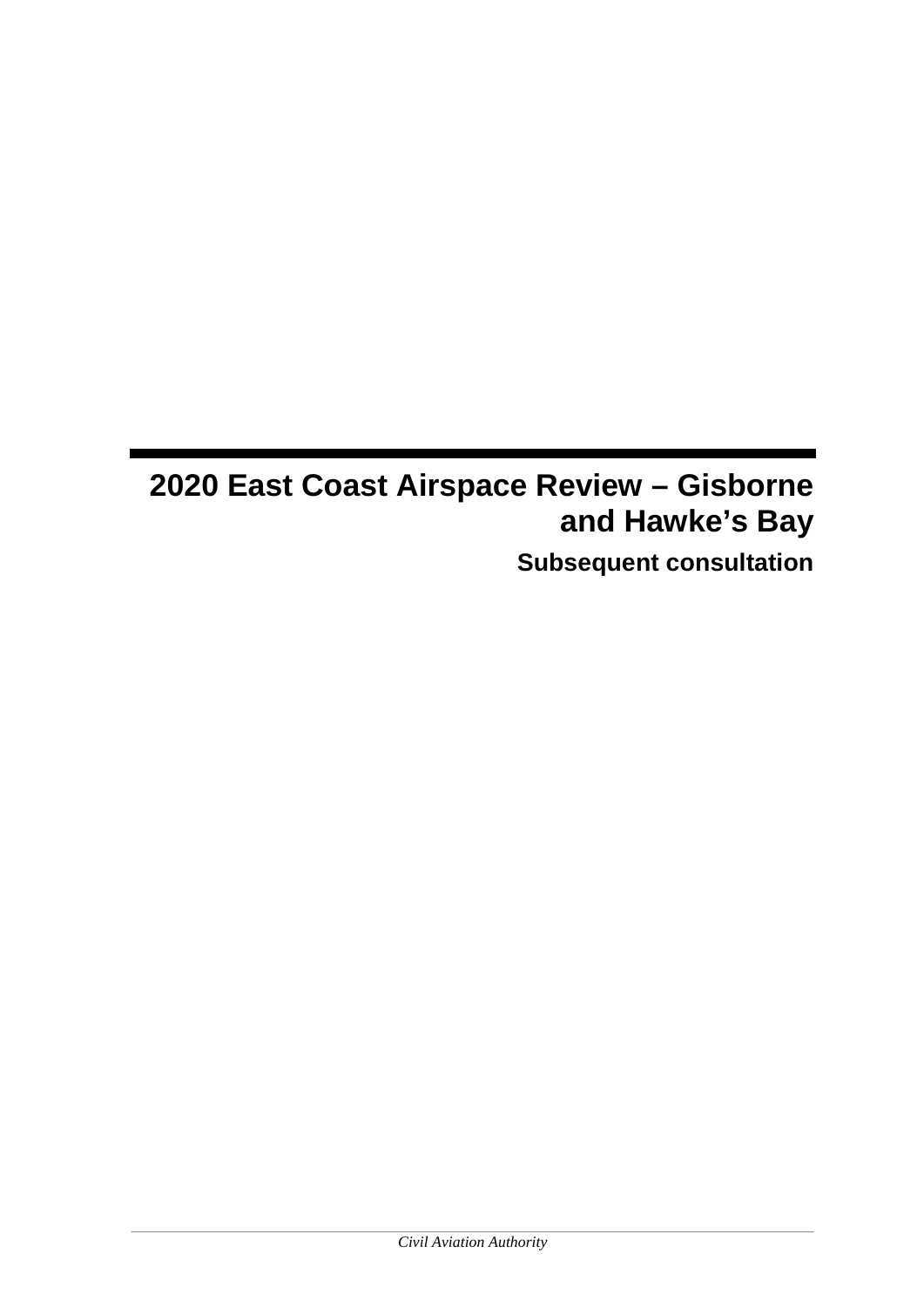## **Table of Contents**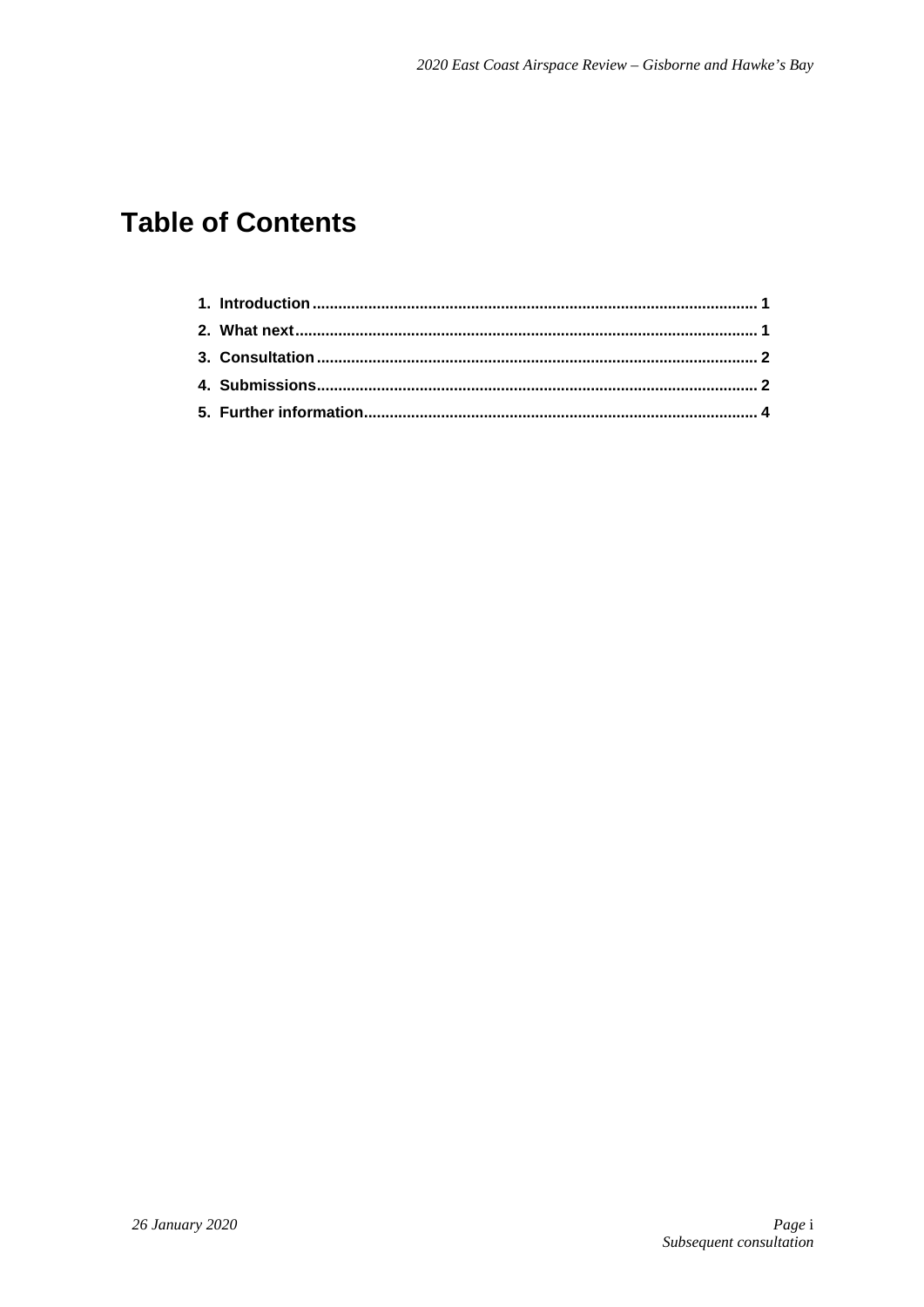### **1. Introduction**

The review of Hawkes Bay Gisborne airspace commenced in 2017. Due to circumstances, Airways initially delayed the implementation of PBN procedures for this airspace until November 2018 and then November 2019. Accordingly, the 'East Coast airspace review – Gisborne and Hawke's Bay' was put on hold.

Unfortunately there was a further delay in the introduction of PBN procedures and implementation is now planned for November 2020.

Most of the submissions received during the initial and subsequent consultation period involved portions of controlled airspace. Without the final proposed controlled airspace changes, it was not possible to action these requests. The submissions received will now be considered as part of the 2020 review.

A summary of all the submissions received will be published with the final airspace changes and CAA decision in mid-2020.

For ease of reference, Airways has submitted two separate petitions requesting controlled airspace changes for the Hawke's Bay and Gisborne areas.

The Hawke's Bay airspace changes remain the same as those consulted on in 2019. The Gisborne airspace changes have been amended by Airways with the following changes advised:

- 1. Extension to the south of the requested 2500 ft CTA around the COOKS IFR reporting point. This change is to contain an amendment to one of the planned new PBN arrivals.
- 2. Amended text regarding instrument flight procedures to be retained and procedures to be disestablished.
- 3. Amended Diagram 5 depicted more recent planned RNAV approach to RWY 14

Both Airways' petitions are available on the Airspace Review website at the following link:

<https://www.aviation.govt.nz/airspace-and-aerodromes/airspace/airspace-review/>

### **2. What next**

Civil Aviation Rule 71.9 requires the Director to consult with affected persons, organisations and representative groups within the aviation industry before making a designation or classification of airspace.

The Director invites feedback in regard to the proposed controlled airspace changes, as well as the other proposals made by users.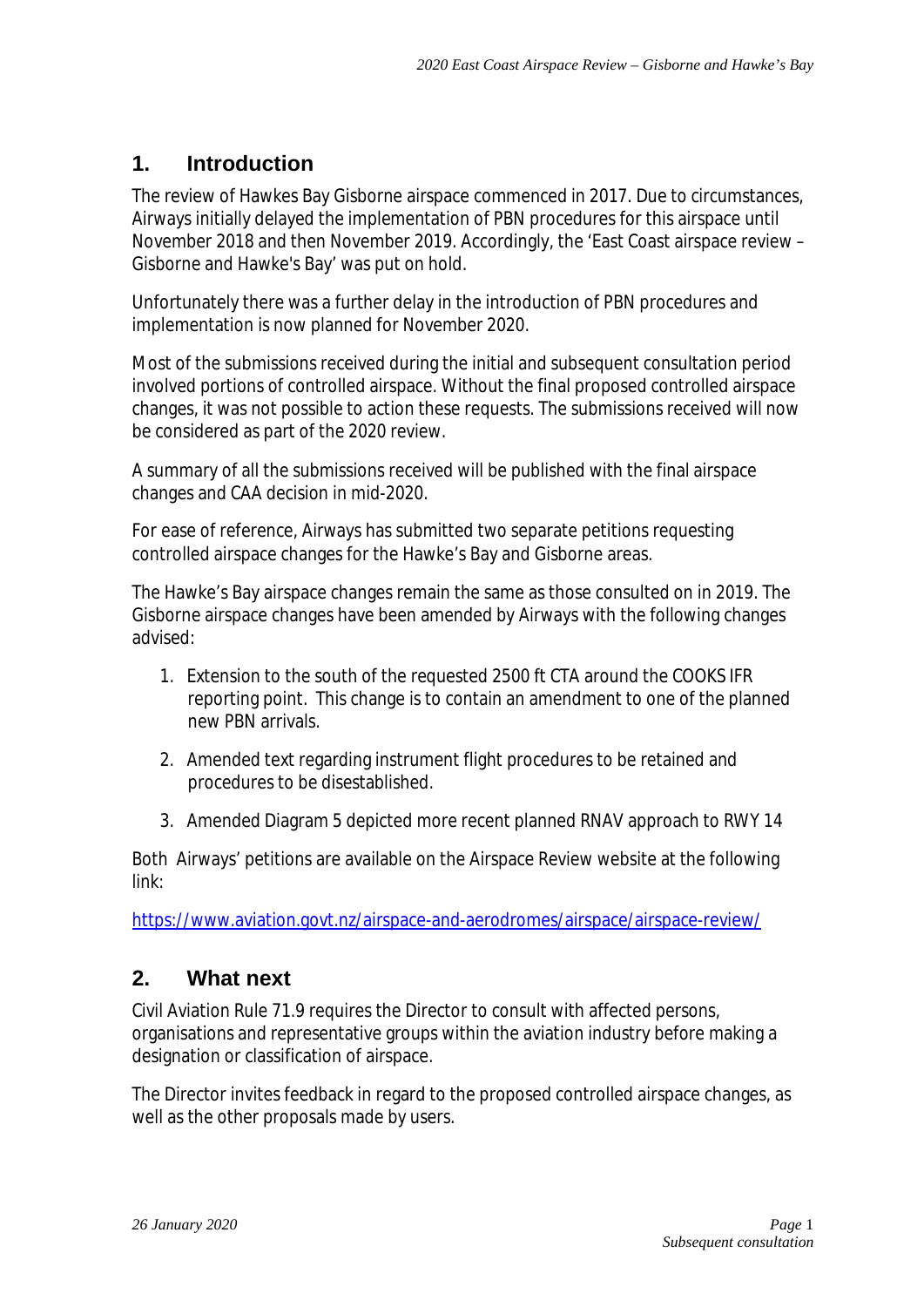If required, CAA will conduct airspace user consultation meetings in late February 2020 to discuss the proposals. Meeting date(s) will be advised in mid-February 2020.

Once the airspace user consultation meetings have taken place, and feedback from users is received, the final airspace changes will be published for users to make further submissions prior to the visual navigation chart update cut-off date on 16 April 2020.

If it is considered necessary, further consultation meetings may be held with users in early April to discuss the final airspace amendments.

### **3. Consultation**

This document will be sent directly to the organisations listed below. It would be appreciated if you would kindly forward the document to your members for comment and consideration.

Aerodrome operators (charted aerodromes only)

- Dannevirke aerodrome  $\mathbf{r}$
- Gisborne aerodrome (Gisborne Airport Ltd)  $\mathbf{r}$
- Gisborne Hospital heliport (Tairawhiti District Health Board)  $\mathbf{r}^{\prime}$
- Hastings aerodrome (Hawke's Bay & East Coast Aero Club)
- Kowhai aerodrome  $\mathbf{r}$
- Napier aerodrome (Hawkes Bay Airport Authority)  $\mathbf{r}$
- Opotiki aerodrome  $\mathbf{r}$
- Porangahau aerodrome
- Rangitikei aerodrome  $\mathbf{r}$
- Taihape aerodrome  $\mathbf{r}^{\prime}$
- Waipukurau (Central Hawkes Bay Aero Club)  $\mathbf{r}$
- Wairoa aerodrome (Wairoa District Council)
- $\mathbf{r}^{\prime}$ Wairoa Hospital heliport (Wairoa Care Hawkes Bay)

#### **Operators, Organisations and User Groups**

Major operators, organisations and user groups have been identified as:

- Air Gisborne
- Air New Zealand Group includes Mount Cook and Air Nelson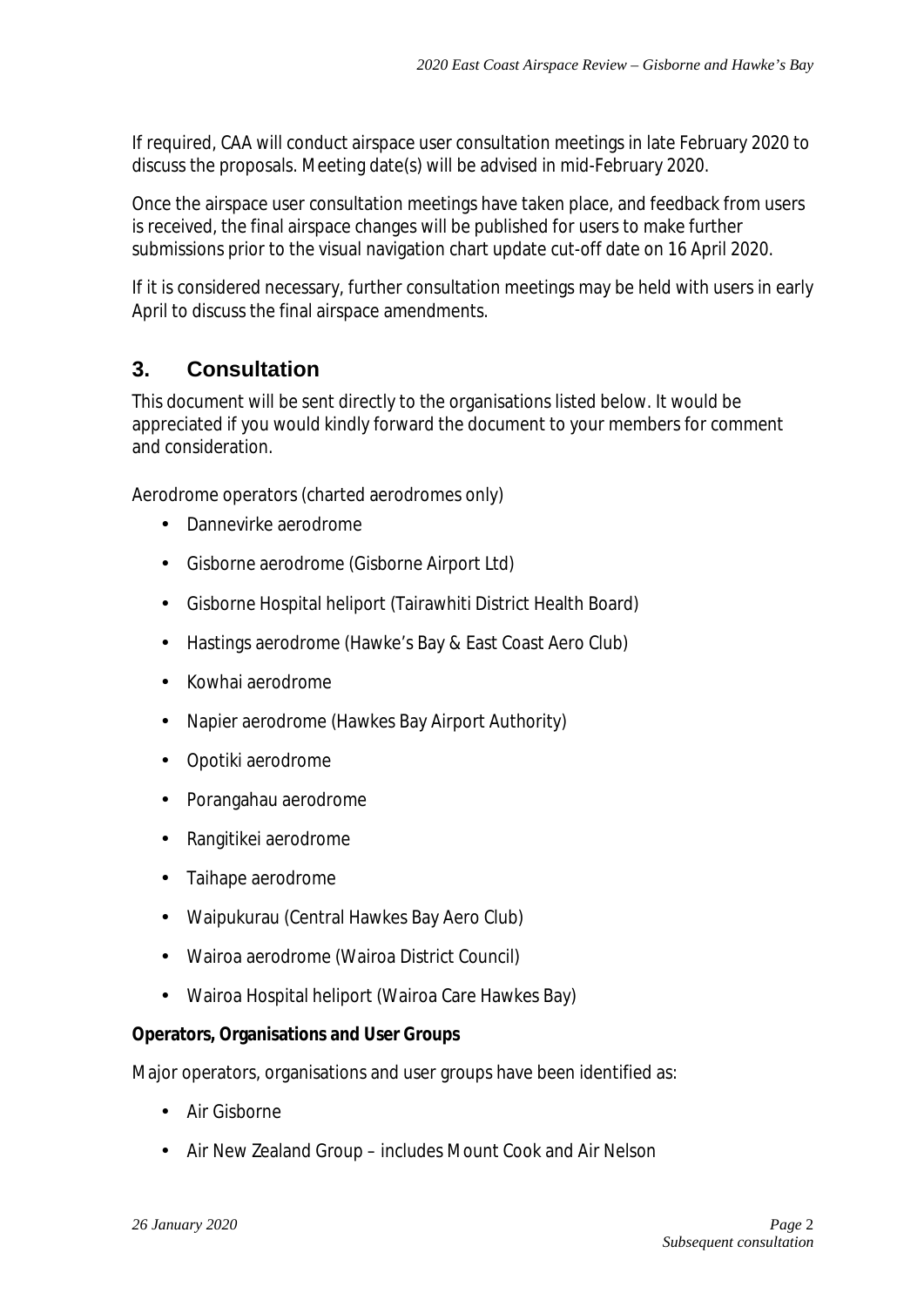- Aircraft Owners and Pilots Association
- Airways Corporation of New Zealand  $\mathbf{r}^{\prime}$
- Balloon Association of New Zealand  $\mathbf{r}$
- Central Hawkes Bay Aero Club  $\mathbf{r}^{\prime}$
- $\mathbf{r}$ L3 Aviation
- Dannevirke Flying Club  $\mathbf{r}$
- $\mathbf{r}$ Eagle Flight Training
- Gliding New Zealand  $\mathbf{r}^{\prime}$
- $\mathbf{r}^{\prime}$ Hawke's Bay & East Coast Aero Club
- Massey School of Aviation χ.
- Model Flying New Zealand  $\mathbf{r}$
- Napier airspace user group  $\sim$
- New Zealand Agricultural Aviation Association  $\mathbf{r}$
- New Zealand Airline Pilots Association  $\mathbf{r}$
- New Zealand Aviation Federation  $\mathbf{r}$
- New Zealand Hang Gliding and Paragliding Association  $\sim$
- New Zealand Helicopter Association  $\mathbf{L}^{\mathcal{A}}$
- New Zealand Parachute Federation χ.
- New Zealand Parachute Industry Association  $\mathbf{r}$
- χ. Recreational Aircraft Association of New Zealand
- Royal New Zealand Air Force  $\mathbf{r}$
- Skyline Aviation Ltd  $\mathbf{r}$
- $\mathbf{r}$ Sport Aircraft Association New Zealand
- Sport Aviation Corp ä,

This document is also available on the CAA website at the following link:

<https://www.aviation.govt.nz/airspace-and-aerodromes/airspace/airspace-review/>